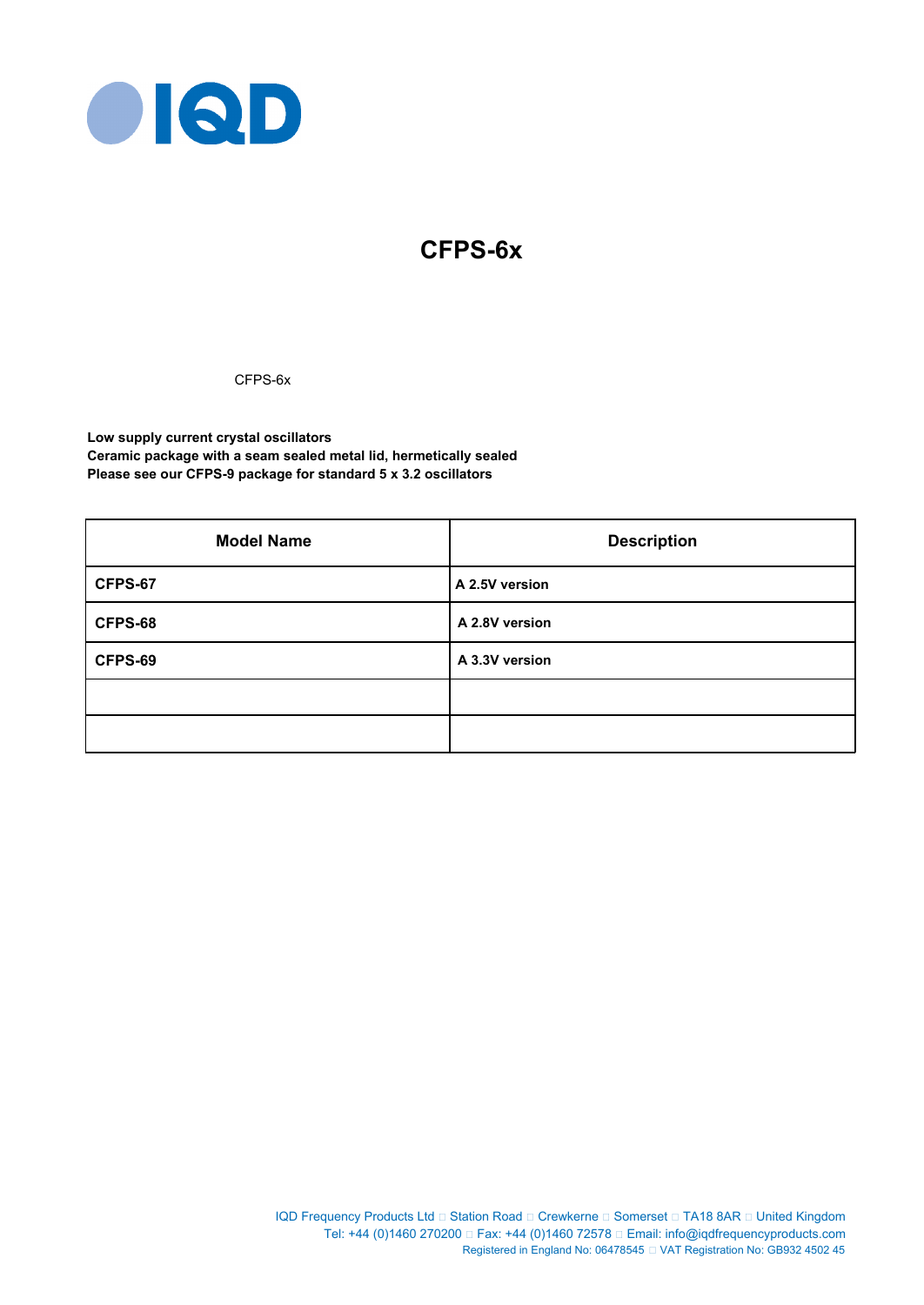

# **CFPS-67 Crystal Clock Oscillator Specification**

# **ISSUE 5; September 2021**

#### **Description**

**Low supply current crystal oscillators** Ceramic package with a seam sealed metal lid, hermetically sealed Please see our CFPS-37 package for standard 5 x 3.2 oscillators

#### **Frequency Parameters**

 $\blacksquare$ 

Ē

- 
- Frequency 1.80MHz to 50.0MHz Frequency Stability ±25.00ppm to ±100.00ppm Ageing the theorem of the three states of the three states  $\pm 3$ ppm max per year

#### **Electrical Parameters**

- $\blacksquare$ Supply Voltage 2.5V ±5%
	- Standby Current: 1μA max

#### **Operating Temperature Ranges**

- $-10$  to  $70^{\circ}$ C
- П -40 to 85°C
- **Output Details**
- 
- $\blacksquare$ Output Compatibility CMOS o.

Drive Capability 15pF max

#### **Output Control**

Standby Operation:  $\blacksquare$ Logic '1' (>70% VS) to pad 1 enables oscillator output Logic '0' (<30% VS) to pad 1 disables oscillator output; when the oscillator output goes to the high impedance state No connection to pad 1 enables oscillator output

#### **Environmental Parameters**

- Storage Temperature Range: –55 to 125°C
- Shock: MIL-STD-202F, Method 213B: 1000G, 0.5ms, 1/2 sine wave
- Vibration: MIL-STD-202F, Method 204D, Test Condition D: 20G (10Hz-2000Hz), 4hrs in 3 mutually perpendicular planes (total 12hrs)

#### **Ordering Information**

- **Frequency\*** Model\* **Output** Frequency Stability\* Operating Temperature Range\* Supply Voltage (\*minimum required) **Example** 
	- 20.0MHz CFPS-67 CMOS ±50ppm –10 to 70C 2.5V

#### **Compliance**

- RoHS Status (2015/863/EU) Compliant  $\blacksquare$ 
	- REACh Status **Compliant**
- MSL Rating (JDEC-STD-033): Not Applicable

#### **Packaging Details**

- $\blacksquare$ Pack Style: Cutt In tape, cut from a reel Pack Size: 100
- $\blacksquare$ Pack Style: Reel Tape & reel in accordance with EIA-481-D Pack Size: 1,000



### **Outline (mm)**



**Test Circuit**



\*Inclusive of jigging and equipment capacitance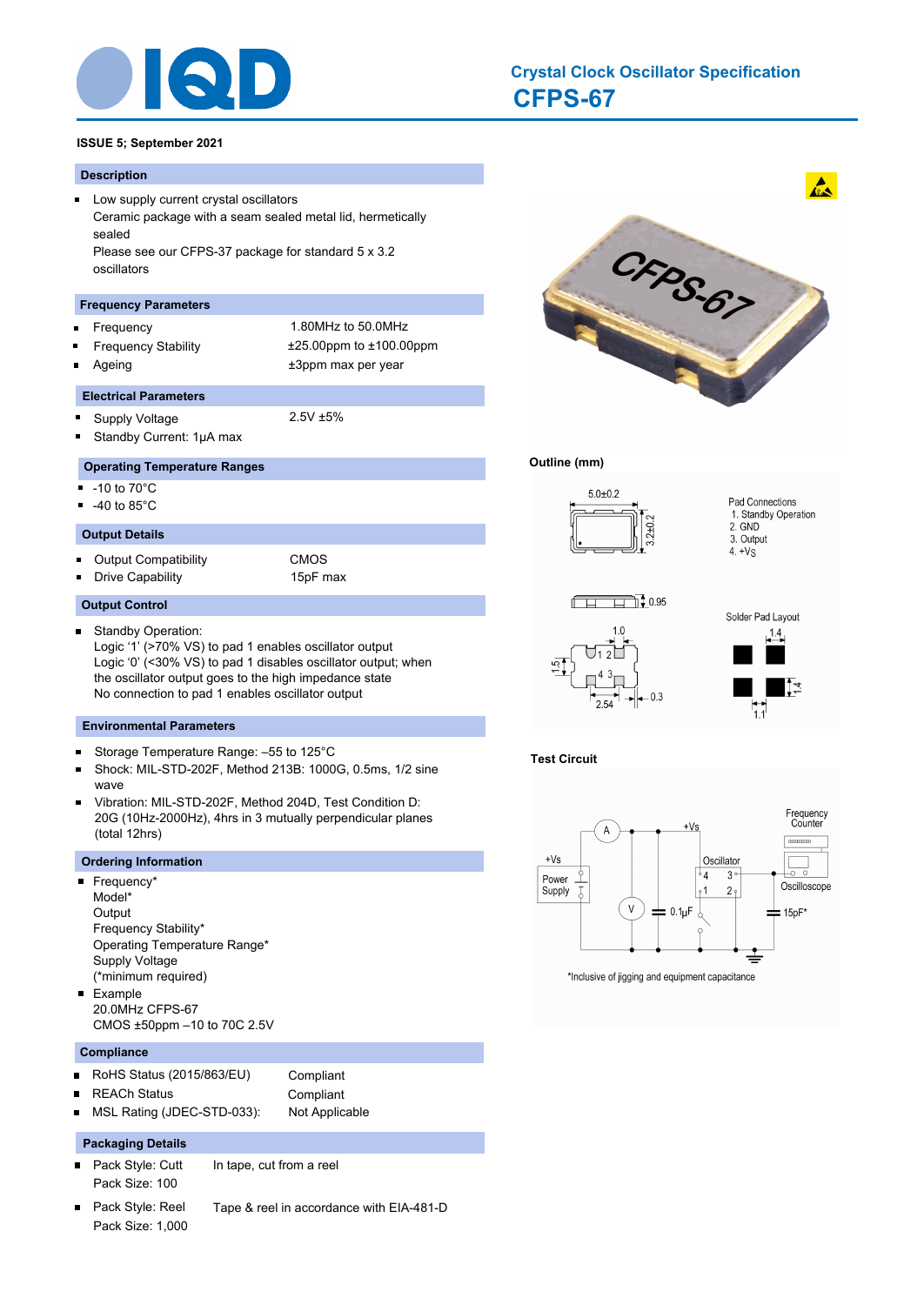

# **ISSUE 5; September 2021 Wave Form**



# **Electrical Specification - maximum limiting values 2.5V ±5%**

| Frequency<br>Min | Frequency<br><b>Max</b> | Temperature<br>Range | <b>Stability</b><br>(Min) | Current<br>Draw | <b>Rise and Fall</b><br>Time | <b>Duty Cycle</b> |
|------------------|-------------------------|----------------------|---------------------------|-----------------|------------------------------|-------------------|
|                  |                         | °C                   | ppm                       | mA              | ns                           | $\%$              |
| 1.8MHz           | 31.999999MHz            | $-10$ to $70$        | ±25.0                     | 3.5             | 12                           | 45/55%            |
|                  |                         | $-40$ to 85          | ±50.0                     | 3.5             | 12                           | 45/55%            |
| 32.0MHz          | 50.0MHz                 | $-10$ to $70$        | ±25.0                     | 4.5             | 12                           | 45/55%            |
|                  |                         | $-40$ to 85          | ±50.0                     | 4.5             | 12                           | 45/55%            |

*This document was correct at the time of printing; please contact your local sales office for the latest version. Click to view latest version on our website.*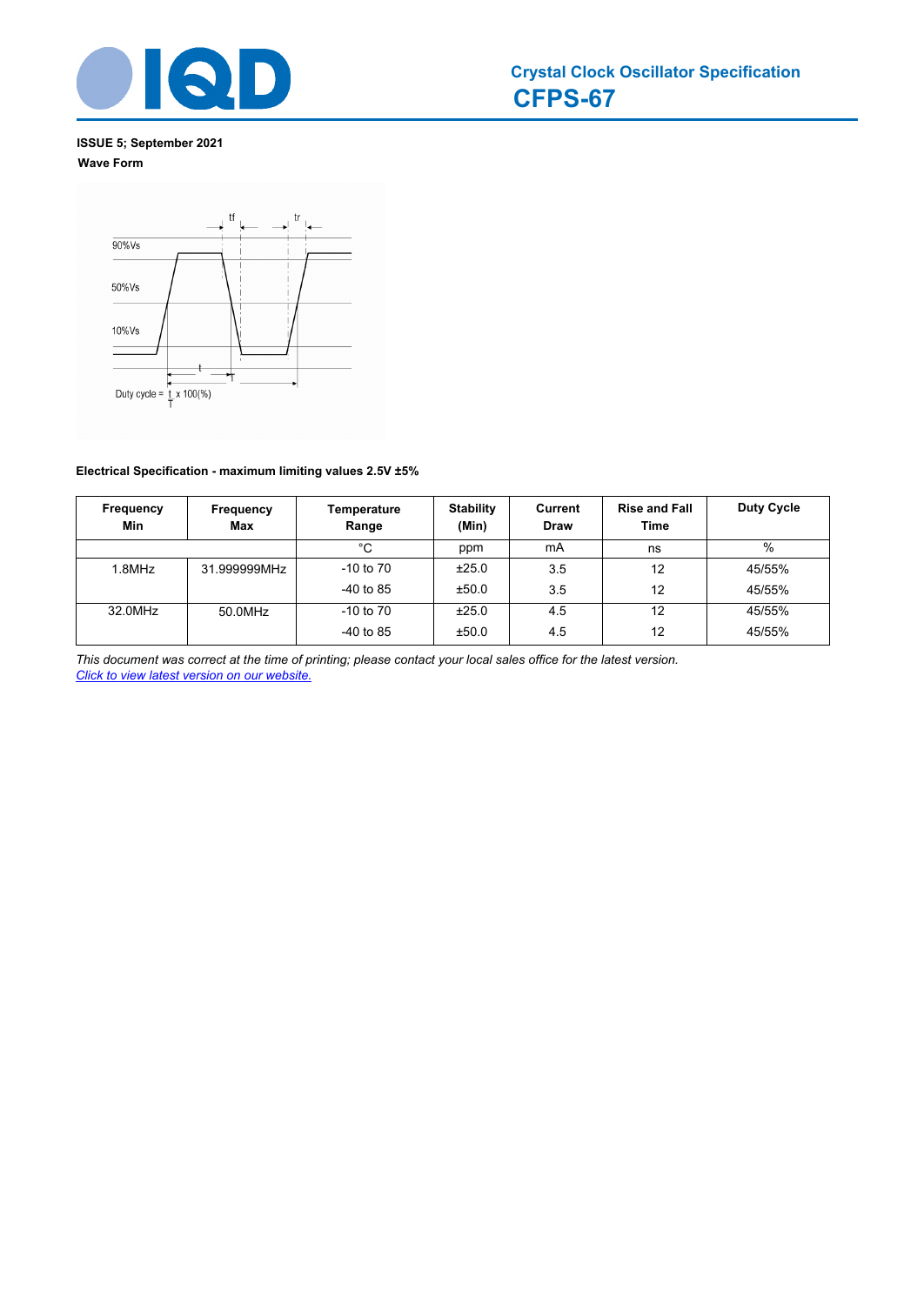

# **CFPS-68 Crystal Clock Oscillator Specification**

# **ISSUE 5; September 2021**

#### **Description**

**Low supply current crystal oscillators** Ceramic package with a seam sealed metal lid, hermetically sealed

#### **Frequency Parameters**

- Frequency 1.80MHz to 50.0MHz
- Frequency Stability ±25.00ppm to ±100.00ppm
- Ageing  $\pm 3$ ppm max per year

#### **Electrical Parameters**

- $\blacksquare$ Supply Voltage 2.8V ±5%
	- Standby Current: 1μA max

# **Operating Temperature Ranges**

-10 to 70°C

o,

-40 to 85°C  $\blacksquare$ 

#### **Output Details**

Output Compatibility CMOS  $\blacksquare$ Drive Capability 15pF max

#### **Output Control**

Standby Operation: Logic '1' (>70% VS) to pad 1 enables oscillator output Logic '0' (<30% VS) to pad 1 disables oscillator output; when the oscillator output goes to the high impedance state No connection to pad 1 enables oscillator output

#### **Environmental Parameters**

- Storage Temperature Range: –55 to 125°C  $\blacksquare$
- $\blacksquare$ Shock: MIL-STD-202F, Method 213B: 1000G, 0.5ms, 1/2 sine wave
- Vibration: MIL-STD-202F, Method 204D, Test Condition D:  $\blacksquare$ 20G (10Hz-2000Hz), 4hrs in 3 mutually perpendicular planes (total 12hrs)

#### **Ordering Information**

- Frequency\* ٠ Model\* **Output** Frequency Stability\* Operating Temperature Range\* Supply Voltage (\*minimum required) **Example** 20.0MHz CFPS-68
	- CMOS ±50ppm –10 to 70C 2.8V

#### **Compliance**

- RoHS Status (2015/863/EU) Compliant  $\blacksquare$ 
	- REACh Status **Compliant**
- MSL Rating (JDEC-STD-033): Not Applicable  $\blacksquare$

#### **Packaging Details**

- Pack Style: Cutt In tape, cut from a reel  $\blacksquare$  . Pack Size: 100
- Pack Style: Reel Tape & reel in accordance with EIA-481-D Pack Size: 1,000



### **Outline (mm)**



**Test Circuit**



\*Inclusive of jigging and equipment capacitance

**Wave Form**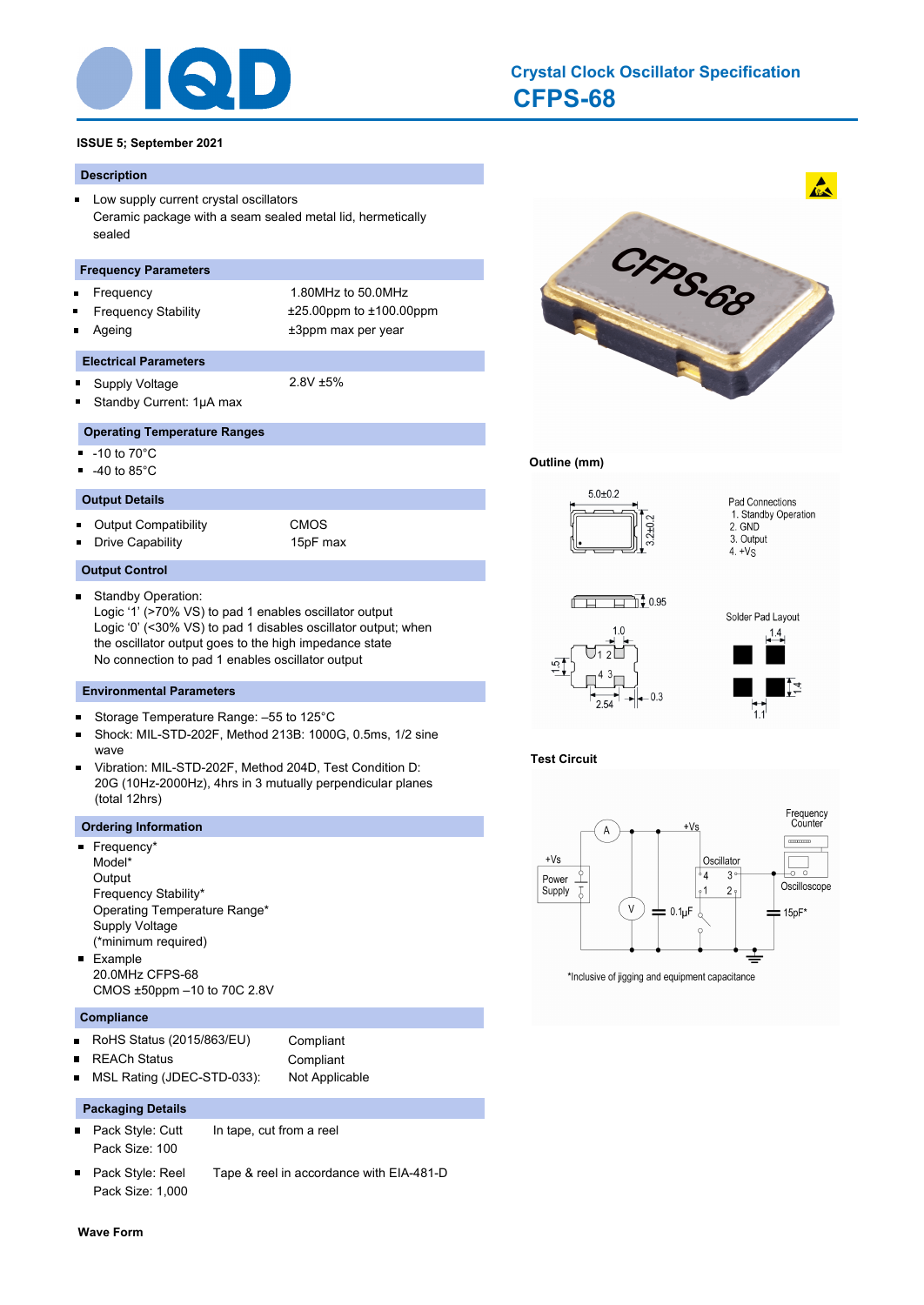

# **ISSUE 5; September 2021**



# **Electrical Specification - maximum limiting values 2.8V ±5%**

| Frequency<br>Min | Frequency<br>Max | Temperature<br>Range | <b>Stability</b><br>(Min) | Current<br>Draw | <b>Rise and Fall</b><br>Time | <b>Duty Cycle</b> |
|------------------|------------------|----------------------|---------------------------|-----------------|------------------------------|-------------------|
|                  |                  | °C                   | ppm                       | mA              | ns                           | $\frac{0}{0}$     |
| 1.8MHz           | 31.999999MHz     | $-10$ to $70$        | ±25.0                     | 4               | 12                           | 45/55%            |
|                  |                  | $-40$ to 85          | ±50.0                     | 4               | 12                           | 45/55%            |
| 32.0MHz          | 50.0MHz          | $-10$ to $70$        | ±25.0                     | 5               | 12                           | 45/55%            |
|                  |                  | $-40$ to 85          | ±50.0                     | 5               | 12                           | 45/55%            |

*This document was correct at the time of printing; please contact your local sales office for the latest version. Click to view latest version on our website.*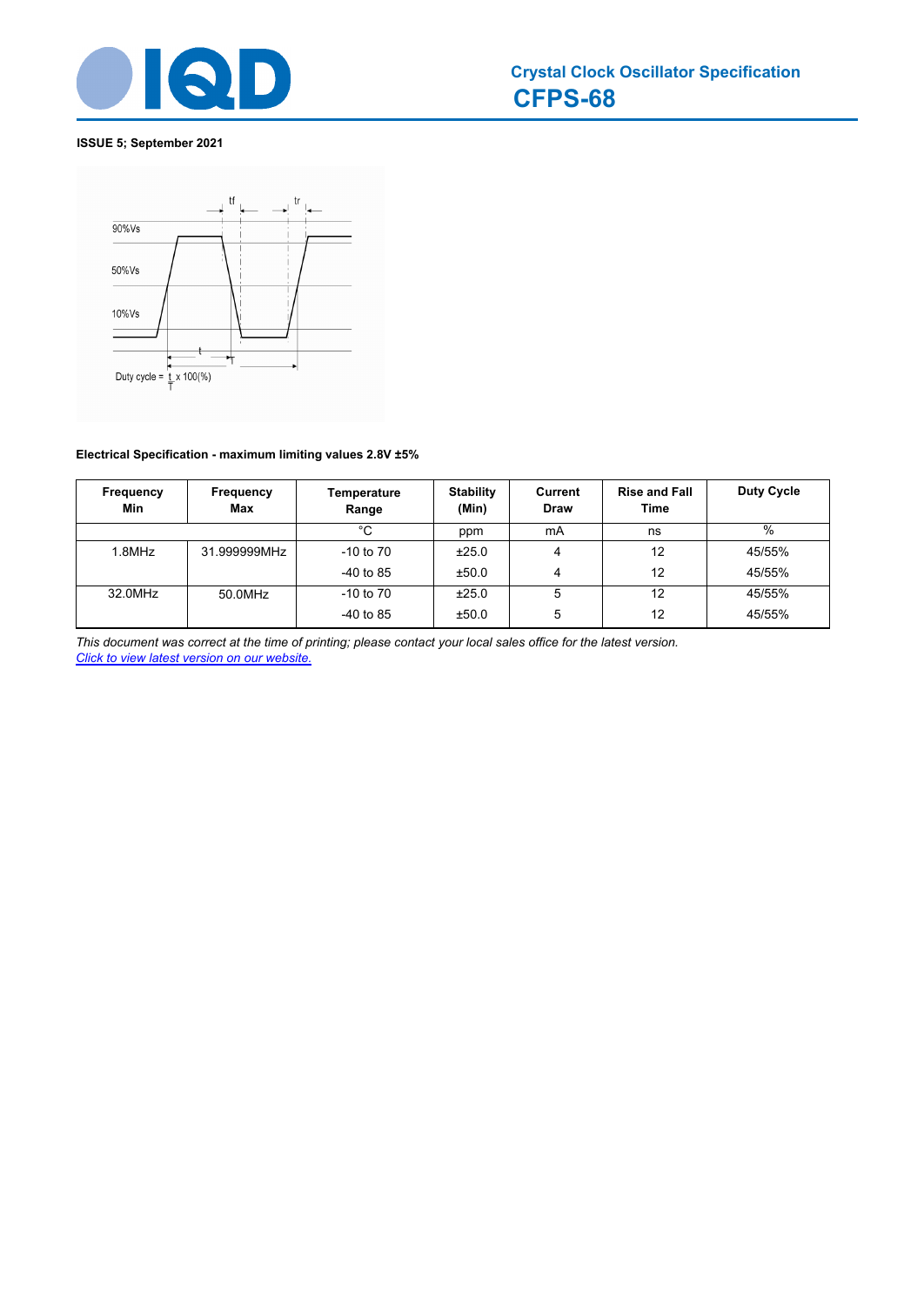

# **CFPS-69 Crystal Clock Oscillator Specification**

# **ISSUE 5; September 2021**

#### **Description**

**Low supply current crystal oscillators** Ceramic package with a seam sealed metal lid, hermetically sealed Please see our CFPS-9 package for standard 5 x 3.2 oscillators

#### **Frequency Parameters**

Frequency 1.80MHz to 50.0MHz  $\blacksquare$ 

Ē

 $\blacksquare$ 

- 
- Frequency Stability ±25.00ppm to ±100.00ppm Ageing the theorem of the three states of the three states  $\pm 3$ ppm max per year

#### **Electrical Parameters**

- $\blacksquare$ Supply Voltage 3.3V ±5%
	- Standby Current: 1μA max

#### **Operating Temperature Ranges**

- $-10$  to  $70^{\circ}$ C
- П -40 to 85°C
- **Output Details**
- $\blacksquare$ Output Compatibility CMOS

Drive Capability **15pF** max

#### **Output Control**

Standby Operation:  $\blacksquare$ Logic '1' (>70% VS) to pad 1 enables oscillator output Logic '0' (<30% VS) to pad 1 disables oscillator output; when the oscillator output goes to the high impedance state No connection to pad 1 enables oscillator output

#### **Environmental Parameters**

- Storage Temperature Range: –55 to 125°C ×
- Shock: MIL-STD-202F, Method 213B: 1000G, 0.5ms, 1/2 sine wave
- Vibration: MIL-STD-202F, Method 204D, Test Condition D: 20G (10Hz-2000Hz), 4hrs in 3 mutually perpendicular planes (total 12hrs)

#### **Ordering Information**

- **Frequency\*** Model\* **Output** Frequency Stability\* Operating Temperature Range\* Supply Voltage (\*minimum required) Example o,
- 20.0MHz CFPS-69 CMOS ±50ppm –10 to 70C 3.3V

#### **Compliance**

- RoHS Status (2015/863/EU) Compliant  $\blacksquare$ 
	- REACh Status **Compliant**
- MSL Rating (JDEC-STD-033): Not Applicable

#### **Packaging Details**

- $\blacksquare$ Pack Style: Cutt In tape, cut from a reel Pack Size: 100
- $\blacksquare$ Pack Style: Reel Tape & reel in accordance with EIA-481-D Pack Size: 1,000



#### **Outline (mm)**



**Test Circuit**



\* Inclusive of jigging and equipment capacitance